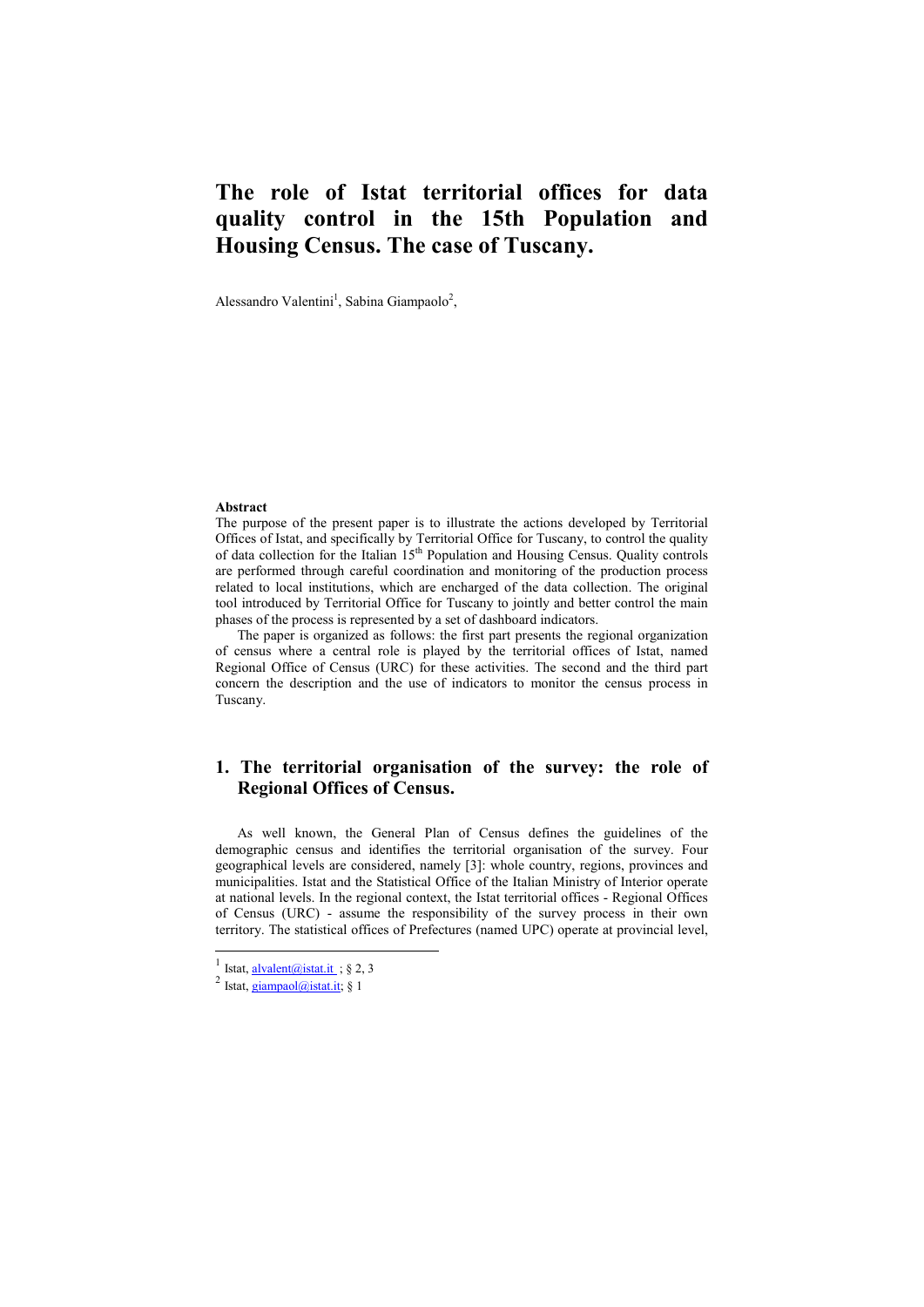The Istat territorial offices to control the quality of the data for the 15th Population and Housing Census. The case of Tuscany

while the Municipal Offices of Census (UCC) work at municipality level. The territorial architecture in Tuscany is featured by 10 UPC and 212 UCC (200 corresponding to individual municipalities; 12 associated with 87 linked municipalities). URC coordinates the process of data collection thanks to a consolidated experience in relationships with the peripheral institutions. This specific knowledge allows territorial offices to build "maps of statistic reliability" for each territory [1]. Among the tasks of URC, the most important are the following: i) training of the staff of the institutions involved; ii) support to the local Census Offices; iii) monitoring census operations.

The training phase is one of the most important and crucial mission in order to control the various aspects of the quality process [2]. According to the official calendar, in Tuscany the training procedure was planned in three different steps. Globally, 69 training modules were organised. The total number of participants was almost 5 thousand people.

The support to the institutions involved is expressed in terms of: a) response to requests from operators; b) inspection checks; c) additional training sessions. Concerning the first point, about 11,000 contacts (9% of them by mail) during the first 4 months of the survey have been recorded. Inspections allow to control the collection process. Since October 2011 to January 2012 more than 99% of local census offices was visited at least once. During the visit the staff of the regional statistical institute checked the operations of peripheral organisms, proposed solutions to critical cases and provided all the necessary clarifications required. Additional training sessions are activated in several local areas (Provinces) in order to better explain technical and software operations for the comparisons between census and population registry.

All operations are monitored via the Survey Recording System (named SGR), the on line information system [4] provided by ISTAT and used by operators to manage all the flows of the census: data capturing from demographic lists, recording outcomes, comparisons between census and population registry, output of provisional data, printing notes of transport.

### **2. Dashboard indicators for monitoring census operations in Tuscany**

The reports provided by SGR are useful to evaluate distinct aspects of the process but are less informative to jointly assess all the phases of it and the overall state of the art of the work. To better control and analyze the various features of the collection procedures, URC for Tuscany introduced a set of municipal dashboard indicators (7 in total, 6 for municipalities lower than 20thousand inhabitants).

Raw data used to build indicators are mainly drawn from the on line system itself. Hence in SGR each investigated unit (family, dwelling, building) is represented by a *row*, the methodology of calculation is based on the ratio between the number of units observed and the number of units potentially to detect.

Dashboard indicators are the followings (see Table 1 for details): response rate (QUES.LAC); comparison operations between census and population register (QUES.CA); processing of potential units to discover derived from administrative registry (DIARIO.LIFA) and from the survey of house number (DIARIO.RNC); processing of the other potential units to detect (DIARIO.NETTO), percentage of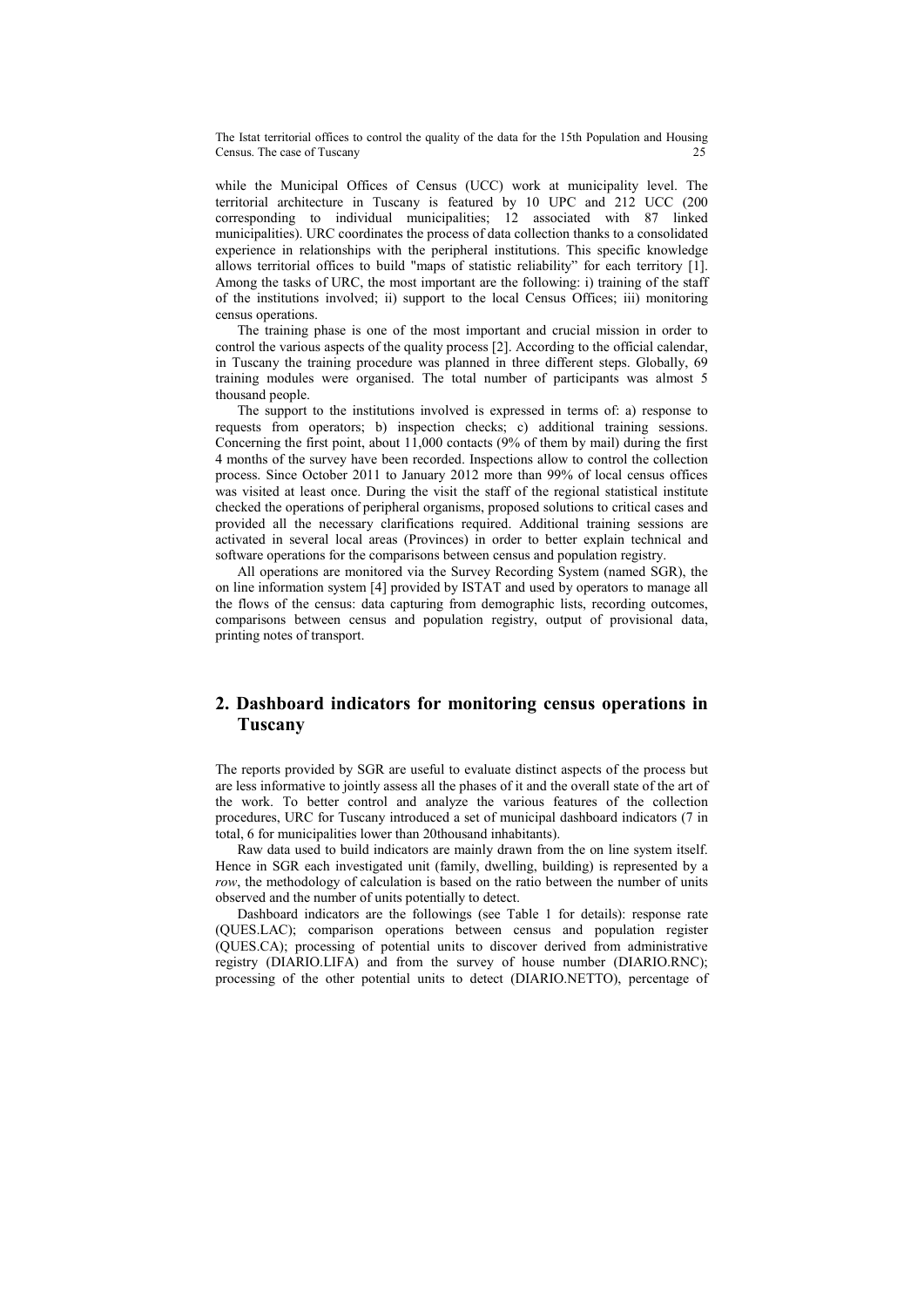The Istat territorial offices to control the quality of the data for the 15th Population and Housing Census. The case of Tuscany

buildings (CFR01.EDI) and unoccupied dwellings (CFR01.ABI) discovered in comparison with 2001 census.

A target value is associated to each indicator. The value is blinded at exactly 100% for the cases QUES.CA, DIARIO.LIFA, DIARIO.RNC, DIARIO.NETTO where all the rows must be processed to complete the census operations. QUES.LAC refers to the number of families and communities censuses compared with families and communities in the population registry list at 31.12.2010. This ratio will generally be lower or higher than 100% mainly due to differences between resident and registry population and to migrations between 31.12.2010 and 9.10.2011 (census day). A boundary of  $\pm 3\%$  as a (non blinded) alarm signal was considered. CFR01.EDI refers to the number of buildings detected in comparison with 2001 figures. Theoretically this quota shouldn't be lower than 100% (lower boundary), in the meanwhile an upper "alarm" boundary is represented by an increase of more than 50%. In the same way CFR01.ABI refers to the number of unoccupied dwelling compared with 2001 figures. An alert parameter is represented by a change upper or lower 30%. For municipalities with at least 20thousand inhabitants).

Indicator DIARIO.RNC is available only for municipalities with at least 20thousand inhabitants, that in 2010 realized the survey of house number (and building) in urban areas. For the same municipalities CFR01.EDI concerns only the detection of non urban buildings.

| Indicator          | Description                                                                                                                                                                                            | Target<br>value<br>$(\%)$ |
|--------------------|--------------------------------------------------------------------------------------------------------------------------------------------------------------------------------------------------------|---------------------------|
| <b>OUES.LAC</b>    | Percentage ratio between the number of questionnaires filled in<br>and the number of questionnaires in the population registry lists<br>(LAC) at 31.12.2010                                            | > 97<br>${}_{\leq 103}$   |
| QUES.CA            | Percentage ratio between the number of questionnaires processed<br>(closed) and the number of questionnaires enabled to the<br>comparison (CA) between census and population registers.                | 100                       |
| <b>DIARIO.LIFA</b> | Percentage ratio between the rows processed and the total rows of<br>potential undercover derived from administrative archives (LIFA)                                                                  | 100                       |
| DIARIO.RNC         | Percentage ratio between the rows processed and the total rows<br>of potential undercover derived from the survey of house number<br>(RNC), only for municipalities of at least 20thousand inhabitants | 100                       |
| DIARIO.NETTO       | Percentage ratio between the rows processed and the total<br>number of rows excluding (NETTO) rows of potential<br>undercover derived from LIFA and RNC                                                | 100                       |
| CFR01.EDI          | Percentage ratio between the number of building (EDI) surveyed<br>and the number of buildings in 2001 census (only in non-urban<br>areas for municipalities with at least 20thousand inhabitants)      | >100<br>$\leq 150$        |
| CFR01.ABI          | Percentage ratio between the total unoccupied dwellings (ABI)<br>surveyed and the number of unoccupied dwellings in 2001 census                                                                        | > 70<br>$\leq 130$        |

Table 1: Dashboard indicators for the 15<sup>th</sup> Census. URC of Tuscany

### **3. Application of dashboard indicators**

The judicious use of dashboard indicators acts both on timeliness and accuracy of the process. Timeliness is guaranteed via the immediate detection of the latecomer